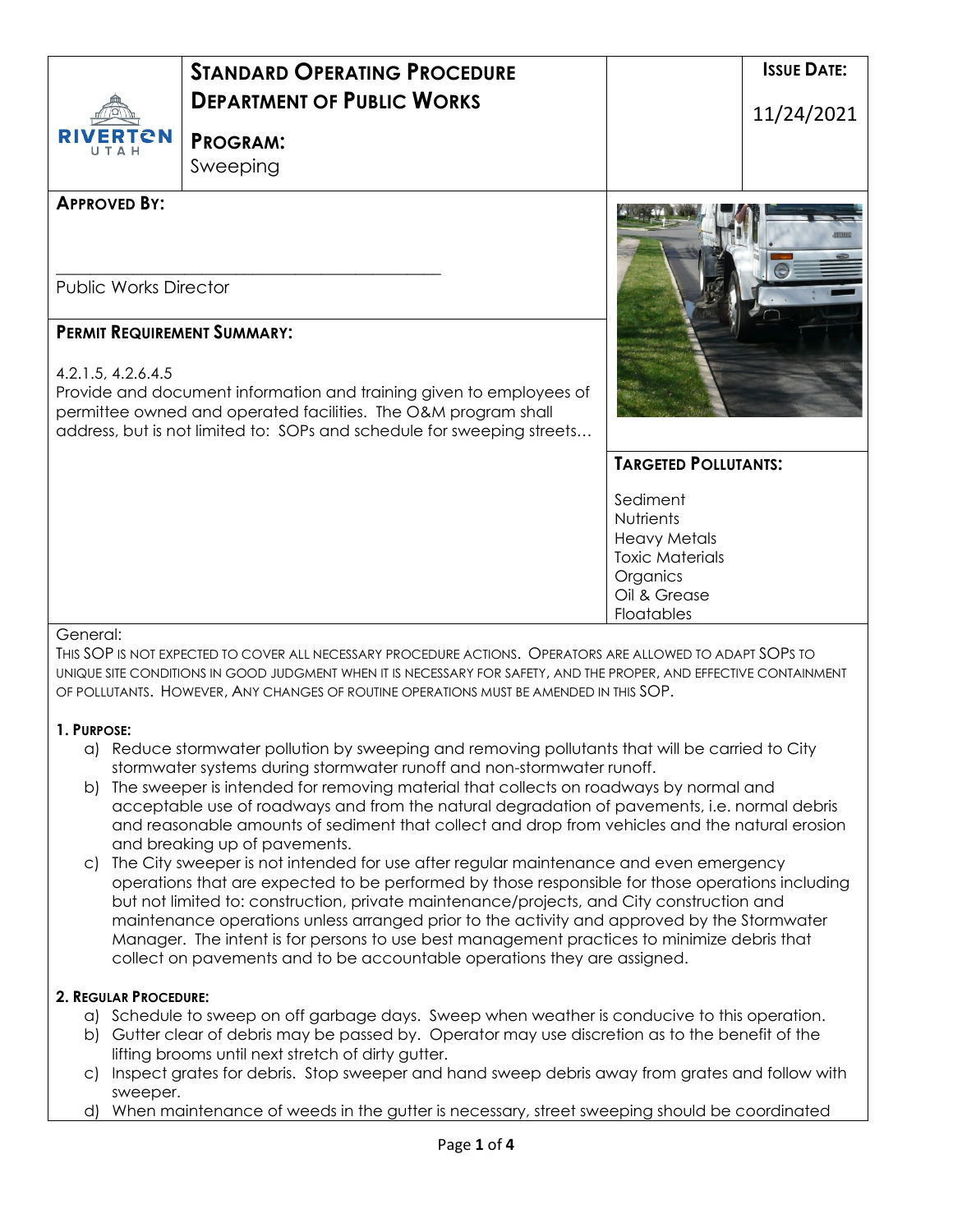

## **PROGRAM:** Sweeping

with gutter trimming operations and sweeping should occur same day of weed trimming operations minimum.

- e) Stop and remove small objects, such as trash cans, gutter ramps, and large debris etc. that are blocking moderately dirty gutter. By pass gutter with obstructions when gutter only lightly dirty.
- f) Cleaning of road and gutter that is obscured by trees and other obstructions preventing sweeper access may be by passed at the discretion of the operator. The condition of the debris in the road and the significance of the concern should be evaluated on a case by case basis. Report concerns to Stormwater Manager for implementing supporting programs or reporting to ordinance enforcement. This is necessary to increase sweeping benefit to all fronting property owners who keep their frontage adequately maintained and clear of obstructions.
- g) Chronic obstructions, such as, vehicles, trailers, play equipment, trees etc. may be referred to ordinance enforcement.
- h) Sweep public streets and track as per Grid Map online.
- i) Coordinate with the other divisions in accordance to their maintenance SOP for shared efforts when sweeping parking areas and municipal yards. Arrange for other division personnel to maintain areas of their responsibility ahead of the sweeper when practical.
- j) Private street owners will be responsible for their property.

## **3. EMERGENCY OR REQUESTED SWEEPING PROCEDURE:**

- a) Appreciable piles of material should moved by the department/division requesting sweeping. The sweeper operator will have discretion of cleaning the requested area dependant on availability and after the requesting department/division as removed as much material as possible.
- b) Where practical wet material should be allowed to dry, however, immediate sweeping should take place when; a storm event is forecast, residue material may cause slick conditions or considerable residue material is likely to be picked up by vehicles. Wet material can be picked up with multiple passes.
- c) Suspect hazardous material from unknown sources, may be skipped if concern or operator and machinery exist. Contact the Stormwater Manager
- d) Animals trapped in Stormwater systems: Riverton City is served by SLCo Animal Services, contact their Emergency Dispatch for animal rescues. 801-743-7045 or Operator 385-468-7387.

## **4. DISPOSAL PROCEDURE:**

- a) Unload waste in Public Works dump bay. Waste material should remain in bin until appreciable water is drained.
- b) Move decanted waste to dry waste storage bin. Haul waste to approved disposal sites. Reference document; Approved Disposal Sites.xls

## **5. SWEEP FREQUENCY-STREETS:**

- a) Critical areas should be swept more often and the entire City should be swept at least twice annually. Critical areas are determined by sweeper observation and by the sweeper log.
- b) Sweep frequency should be increased during Autumn (~October to November) in subdivisions shown on the Critical Areas Map 10312011. Also dry periods following snow events after thaw periods. Sweeper is less effective when street debris is frozen to road. This is a good time to switch to inlet cleaning. Sweeper operations should take precedence over vacuum truck operations during the critical Autumn period.
- c) The inspection results should substantiate the frequency. Modify as necessary to maximize effectiveness and minimize diminishing returns.

## **6. SWEEP FREQUENCY-PARKS**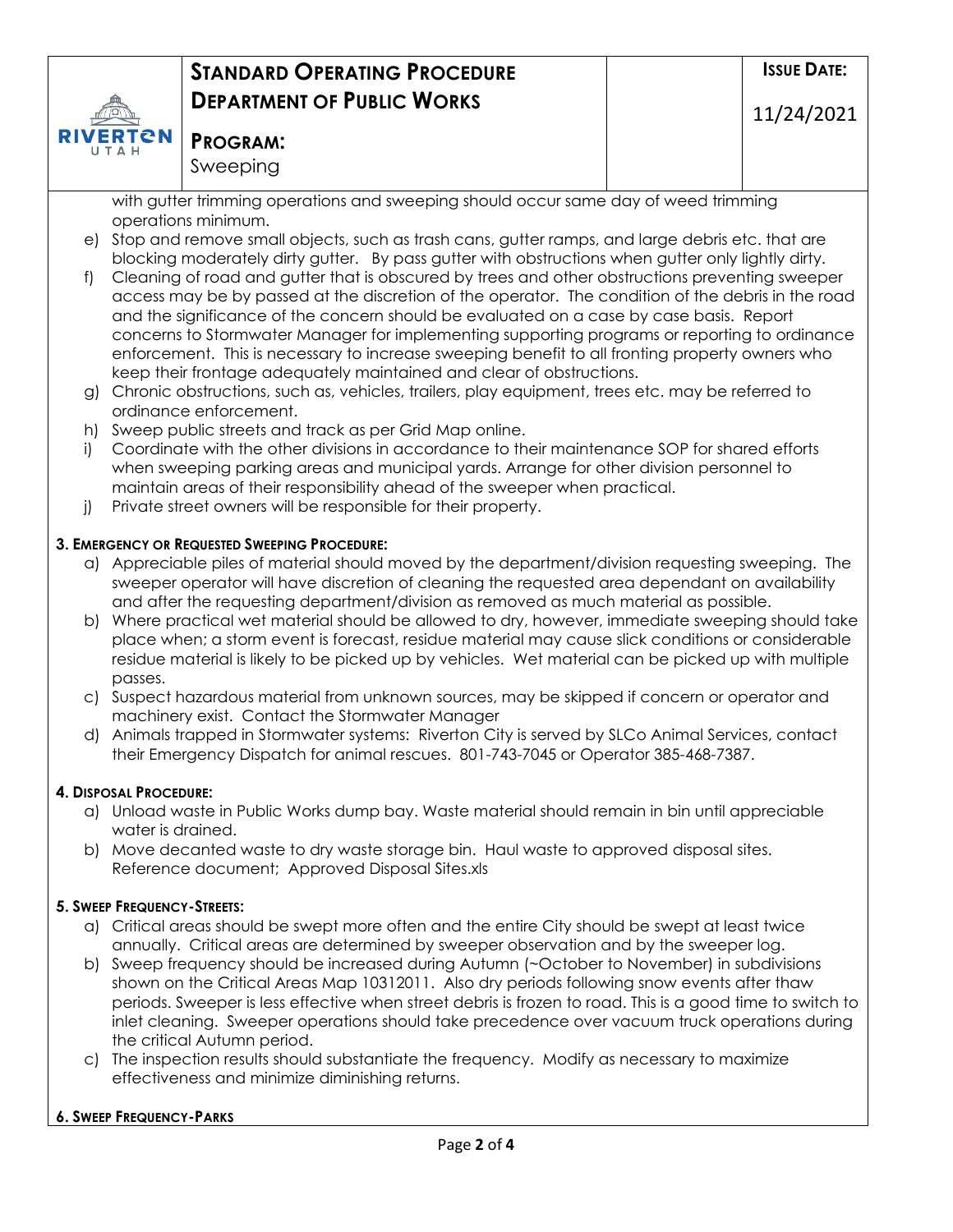

## **PROGRAM:** Sweeping

- a) All parks should be swept in the autumn after appreciable leaves have fallen and just after the winter thaw.
- b) Sweeping park pavements and streets adjacent to parks or park strips should involve a collaborative effort maximizing the benefit of the sweeper. Including but not limited to: leaf blower efforts directing leaves into the path of the sweeper.
- c) The inspection results should substantiate the frequency. Modify as necessary to maximize effectiveness and minimize diminishing returns.

## **7. SWEEP FREQUENCY-SHOP YARDS**

- a) Inspect shop area weekly and sweep as needed, but monthly minimum.
- b) The inspection results should substantiate the frequency. Modify as necessary to maximize effectiveness and minimize diminishing returns.

## **8. RESURFACING**

a) Do not mechanically sweep newly resurfaced roads until the resurface material has bonded to the roadway surface. Coordinate resuming the schedule with the project manager over resurfacing projects.

## **9. DOCUMENTATION:**

- a) Document completed streets in "Sweeper Log.xls". Street condition should be recorded to track effectiveness and critical streets.
- b) Document all emergency and requested Sweeping on "Sweeper Log.xls".
- c) Sweeping is also tracked with Show Tracker Live. This system tracks the sweeper through GPS and is a good way to show coverage graphically.
- d) Log should not give any personal information, e.g. names, addresses etc.

# **9. OBSTRUCTION NOTICE**

Trees

- a) The Park Department does not have a program to prune private trees in public park-strip. 2016-09-26
- b) Record the location in the sweeping log.
- c) Abandon vehicles, trailers etc. Contac the UPD (Jason Richman, jrichman@updsl.org)

## **10. DIVISION:**

a) Stormwater Division

## **11. TREE TRIMMING:**

a) No Parks Department program exists for trimming public road residential fronting property. Residents are expected to maintain their trees on public City frontage. <https://www.codepublishing.com/UT/Riverton/html/Riverton12/Riverton1220.html#12.20.070>

## **11. TRAINING:**

- a) Train employees 1/Year
- b) Education material: Sweeper Truck SOP
- c) Current copy of the SOP should be carried in the sweeper and filed in Public Works office.

# **12. LICENSES AND CERTIFICATIONS:**

a) Class B license.